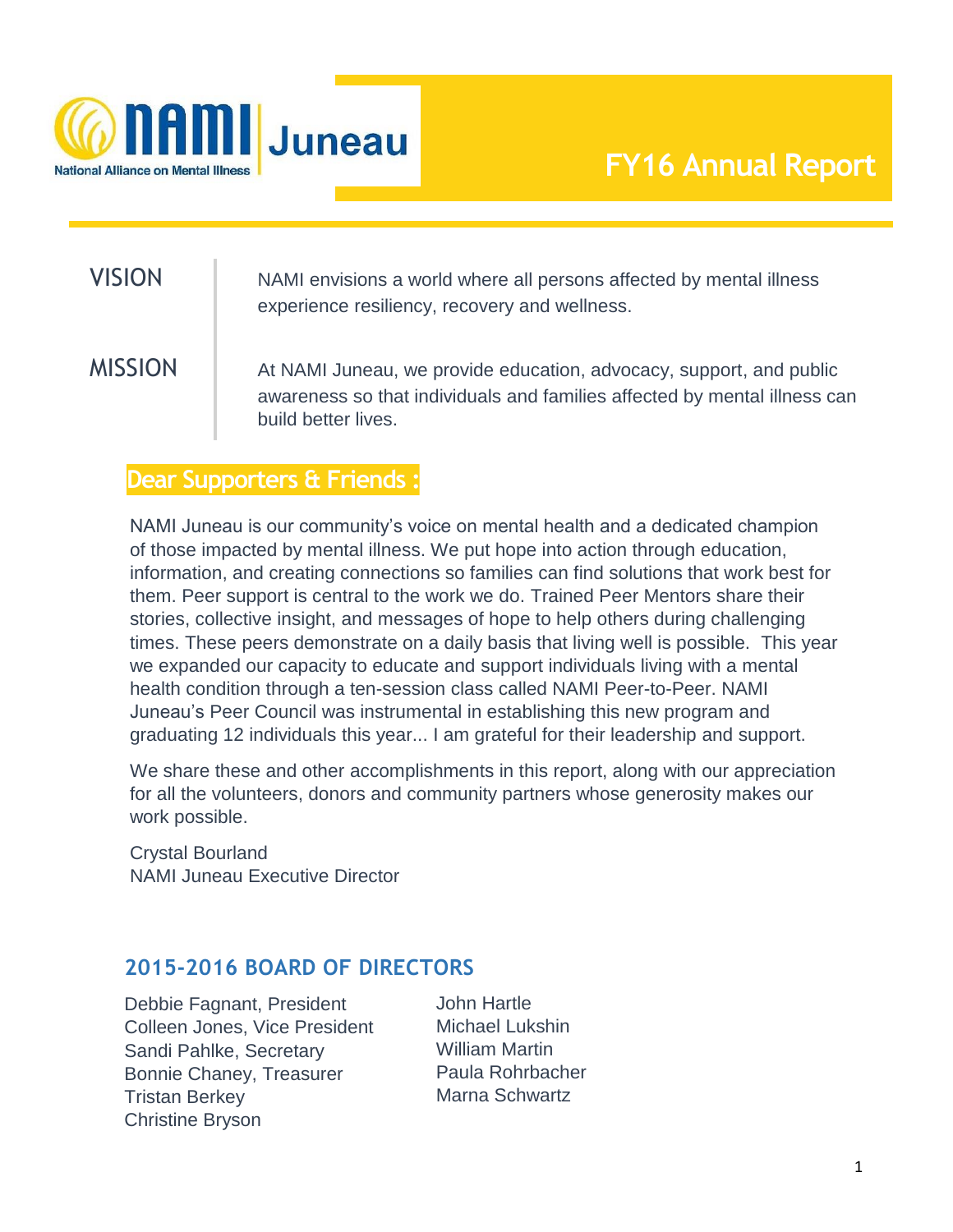### **EDUCATION & SUPPORT BY THE NUMBERS**



## **FINANCES**



Total FY16 Income: \$139,805



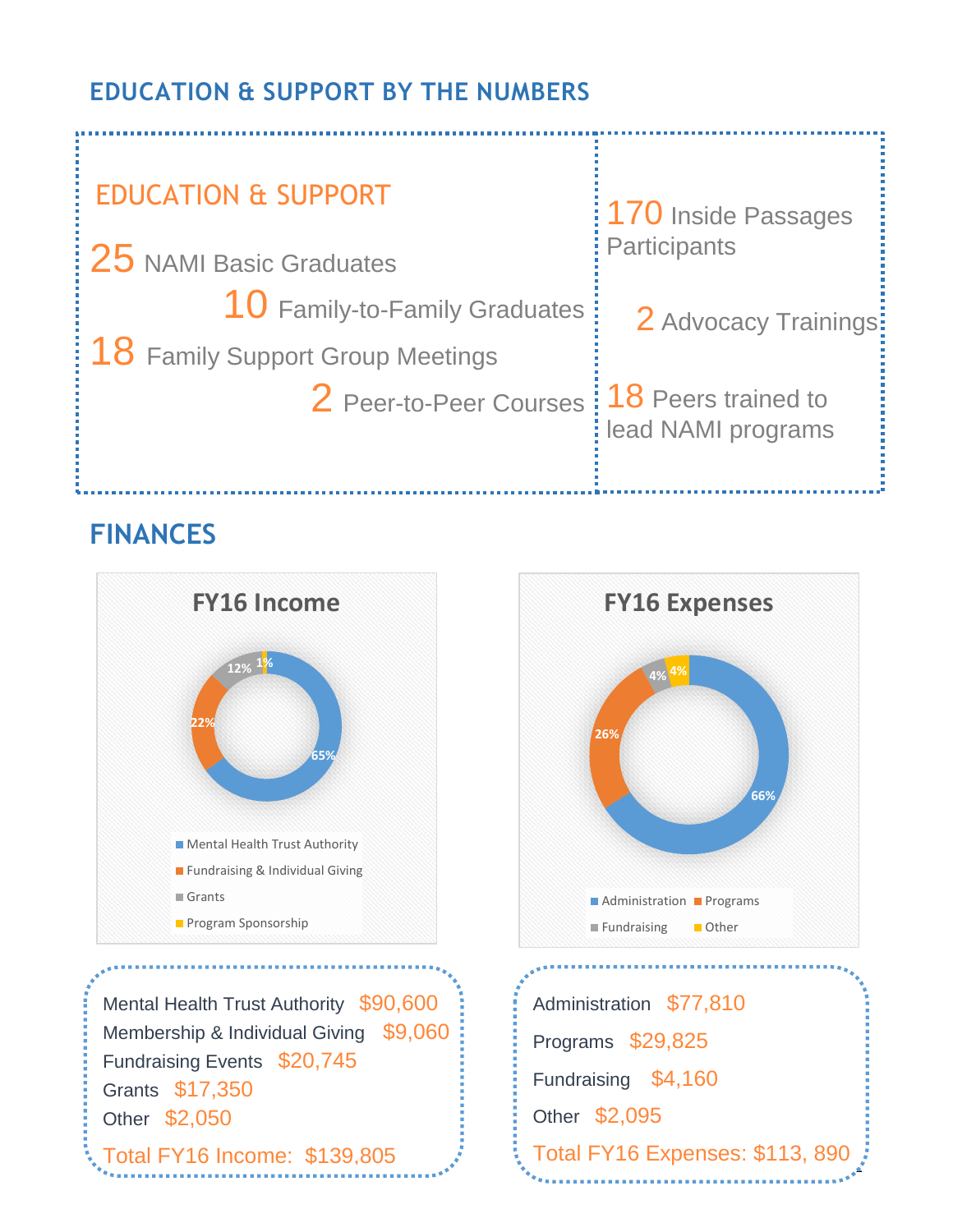### **ACCOMPLISHMENTS THIS YEAR**

• We continued to provide NAMI's nationally recognized family education and support programs that ensure anyone impacted by mental illness feels connected, supported and empowered to make informed decisions about what works best for their family.

• We established a new mental health consumer education program called Peer-to-Peer. This ten session course provides practical information, wellness strategies and mutual support to help meet the challenges of living with a mental health condition.

● We strengthened our relationship to NAMI affiliates in Alaska by initiating a monthly networking call between organizations. We continue to collaborate on facilitator trainings so more people throughout the state can access NAMI's nationally recognized programs.

• We hosted nine unique presentations through Inside Passages, a community outreach program that features a variety of topics on mental health and wellness.

• We contributed to the mental health literacy of 118 high school youth through NAMI's awareness and education presentation, Say It Out Loud.

• We participated in the first Crisis Intervention Team (CIT) training for local police officers. CIT is a national law enforcement training program to help improve emergency response to people in mental health crisis.

• We raised over \$16K in unrestricted funds to support the missiondriven work of NAMI Juneau through our annual Comedy for a Cause and Extra Tough 5K events.

*"When I started this [NAMI Basics] class my daughter had been recently diagnosed with anxiety disorder. During the presentation period, we experienced a suicide attempt, hospitalization, crisis stabilization and are preparing for residential treatment as the class ends. Having this great team of presenters and their personal experience as guides has made the journey bearable and contributed to our success in getting her what she needs."* –NAMI Basics Participant

### **VOLUNTEER APPRECIATION**

Ē. Ì. Ē. Ì. Ē. Ì. Ė Ē. Ē.

> Over 50 volunteers contributed 1,450 hours to NAMI Juneau this year! The work of our volunteers creates a strong foundation for all that we do as an organization. It is their time, dedication, and lived experience that makes our work possible. Thank you for all the hands and hearts that moved our mission forward!

*"The amount of information you present, the range of topics and the very detailed resource binder are truly impressive. But more than that, it is the commitment of your dedicated facilitators, role models who have met and are conquering mental illness in their own families that is so powerful."*

F

- NAMI Basics **Participant** 

Ė Ė Ė Ė Ē. Ė Ė

> Ė Ē. г Ė  $\overline{\phantom{0}}$ Ė Ė  $\overline{\phantom{0}}$  $\overline{\phantom{a}}$

*"It has been and continues to be a beautiful honor and privilege to work with NAMI Juneau in helping others with mental illness to find tools and hope for a better life."* 

*–Peer-to-Peer Mentor*